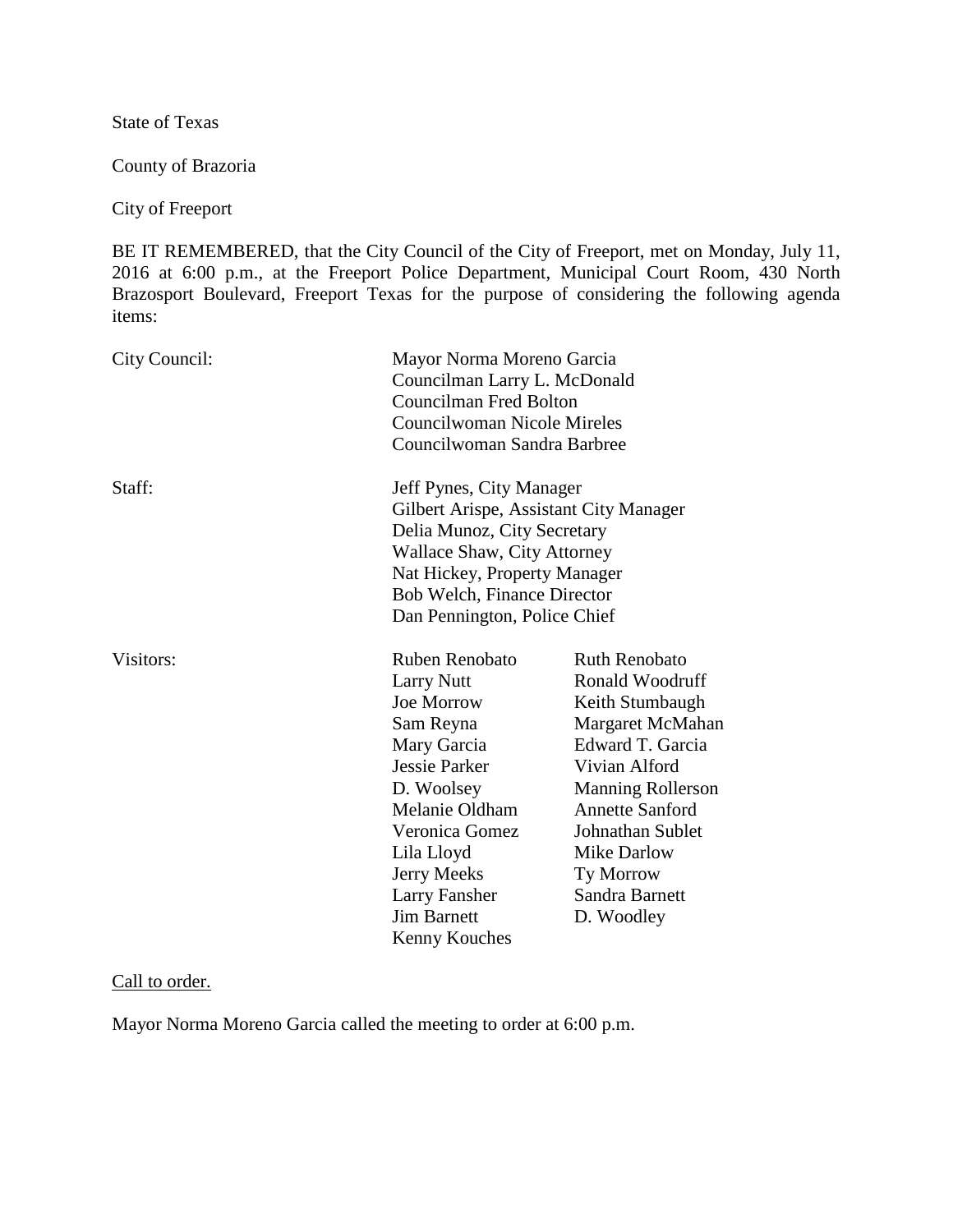Invocation.

Wallace Shaw offered the invocation.

#### Pledge of Allegiance.

Mayor Norma Moreno Garcia led the Pledge of Allegiance.

Attending citizens and their business.

Denzil Woodley of 518 E. 2<sup>nd</sup> Street addressed Council on the heavy trucks and pollution on East  $2<sup>nd</sup>$  Street. They have knocked down his trash and affected the ceiling and sheet rock to crack at his house.

Manning Rollerson of 1921 Yellowstone stated that he has dumping on his property in the East End. He is living with his son on Yellowstone and Ave. O and has observed citizens; policemen and council members run the stop sign.

Jessie Parker of 323 E. 7<sup>th</sup> Street, has reported pot holes in front of house, nothing has been done to correct it.

Vivian Alford of E. Broad stated that the trucks do not stop at yield signs and the roads are in terrible shape. Sycamore, 2<sup>nd</sup> Street, Broad Street has pot holes and 4<sup>th</sup> Street has caved in. She asked if the Port could take property through eminent domain.

Keith Stambaugh of 518 W. 4<sup>th</sup> Street is a Registered Professional Engineer for the State of Texas, is required by the Texas State Law to take continuing education classes, 15 hours a year and one of the classes is Ethics. He received in the mail a flier from a private enterprise with the City's postage. He recommends that Council take a class of Ethical Behavior to avoid the appearance of unethical behavior.

Margaret McMahan of 1330 W. 8<sup>th</sup> St., and spokesperson for the Concern Citizens of Freeport, voiced concern about the apparent life, Ethics and transparency being displayed by our city government: She read out 10 Ethics Violations; limited citizens involvement and debate; stop conversation and debate from citizens who elected you; the manner that boards and commissions were conducted, motions made and no call for discussion, appointing a family member to the boards and commissions of the city; violates the Charter Review, Nepotism rule, using public funds to market non city related events in the city's utilities bill, failure to follow the Planning Commission recommendation when it comes to developing roads and infrastructure, selectively enforcing of city ordinances against certain families can be seen as discriminatory; dismissal of staff members; Human Resources, Fire Chief, Parks Director and Code Enforcement, City employees driving city vehicles to home; 90% of the citizens prefer that roads, sewers and infrastructure to fixed prior to spending \$12,000,000, on a Sports Complex, City Manager applying double standard rules, showing favoritism and selectively enforcement new rules on facilities for certain city groups. A member of the City Council being on the Lions Club and on the Blue Festival is a conflict of interest when it's being budgeted.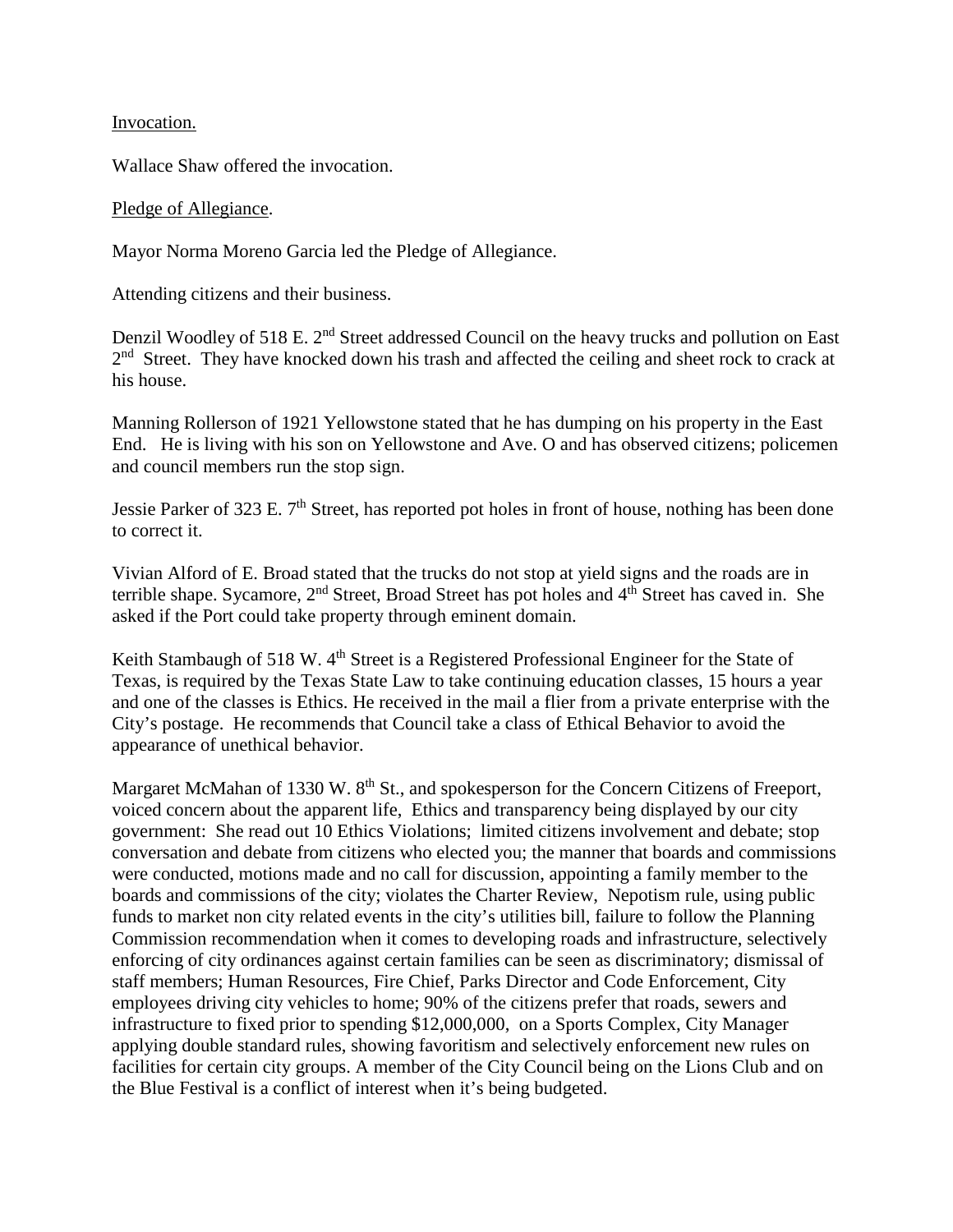Johnathan Sublet of  $402 \text{ W}$ .  $4^{\text{th}}$  St., is 36 years old and holds 2 degrees, has been refused service several times. Coming to Freeport, he has built a relationship with Ty Morrow and Chief Dan Pennington and others. Building relationships, having goals, seeing them at breakfast, working out with the SWAT team at the gym, makes him feel safe in the community. He thanks Law Enforcement.

Consideration of approving June 20, 2016 Council Minutes.

On a motion by Councilwoman Mireles, seconded by Councilman McDonald, with all present voting "Aye", Council unanimously approved the minutes of June 20, 2016 with the correction of Councilwoman to Councilman McDonald.

Consideration of approving Resolution 2016-2498 reappointing Lesa Girouard, and appointing Sandra Loeza and Johnathan Sublet to the Planning Commission of the City of Freeport.

On a motion by Councilman Bolton, seconded by Councilwoman Barbree, with all present voting "Aye", Council unanimously approved Resolution No. 2016-2498 reappointing Lesa Girouard, and appointing Sandra Loeza and Johnathan Sublet to the Planning Commission of the City of Freeport.

Consideration of approving Resolution No. 2016-2499 appointing Julie Swain and Richard W. Fisher to the Library Board of the City of Freeport.

On a motion by Councilman Bolton, seconded by Councilwoman Barbree, with all present voting "Aye", Council unanimously approved Resolution No. 2016-2499 appointing Julie Swain and Richard W. Fisher to the Library Board of the City of Freeport.

Consideration of approving Resolution No. 2016-2500 reappointing Eric Hayes, Annette Sanford and Raul Ramirez to the Board of Adjustments of the City of Freeport.

On a motion by Councilman Bolton, seconded by Councilwoman Barbree, with all present voting "Aye", Council unanimously approved Resolution No. 2016-2500 reappointing Eric Hayes, Annette Sanford and Raul Ramirez to the Board of Adjustments of the City of Freeport.

Consideration of approving Resolution No. 2016-2501 reappointing Melanie Oldham and appointing Mary Stedman to the Urban Renewal Board of the City of Freeport.

On a motion by Councilman McDonald, seconded by Councilman Bolton, with all present voting "Aye", Council unanimously approved Resolution No. 2016-2501 reappointing Melanie Oldham and appointing Mary Stedman to the Urban Renewal Board of the City of Freeport.

Consideration of approving Resolution No. 2016-2502 reappointing Rosemary Bravo, Nino Herrera and Chris Kozak to the Beautification, Parks and Recreation Committee of the City of Freeport.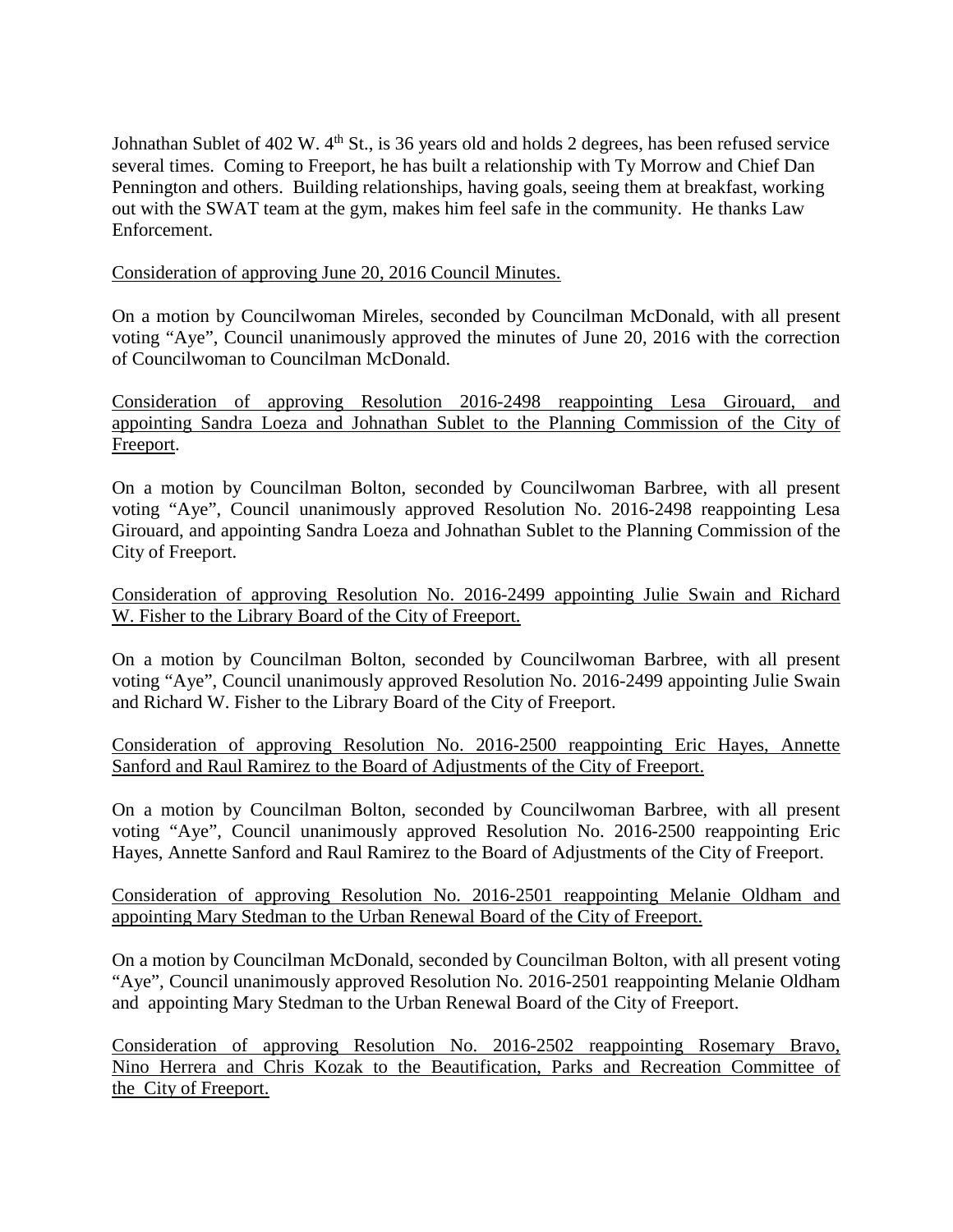On a motion by Councilwoman Barbree, seconded by Councilman Bolton, with all present voting "Aye", Council unanimously approved Resolution No. 2016-2502 reappointing Rosemary Bravo, Nino Herrera and Chris Kozak to the Beautification, Parks and Recreation Committee of the City of Freeport.

Consideration of approving Resolution No. 2016-2503 reappointing Brooks Bass, Troy Brimage and Drew Ryder to the Economic Development Corporation of the City of Freeport.

On a motion by Councilman Bolton, seconded by Councilwoman Barbree, with all present voting "Aye", Council unanimously approved Resolution No. 2016-2503 reappointing Brooks Bass, Troy Brimage and Drew Ryder to the Economic Development Corporation of the City of Freeport.

Consideration of approving Resolution No. 2016-2504 reappointing Carol Rangel and Mary K. Talbert and appointing Rosa Segovia to the Senior Citizens Commission of the City of Freeport.

On a motion by Councilman McDonald, seconded by Councilman Bolton, with all present voting "Aye", Council unanimously approved Resolution No. 2016-2504 reappointing Carol Rangel and Mary K. Talbert and appointing Rosa Segovia to the Senior Citizens Commission of the City of Freeport.

Consideration of the approval of Resolution No. 2016-2505 approving issuance up to a maximum amount of \$22,695,000. Brazosport Water Authority Water Supply System Revenue Bonds; and containing other provisions relating to the subject.

On a motion by Councilwoman Barbree, seconded by Councilman Bolton, with all present voting "Aye", Council unanimously approved Resolution No. 2016-2505 approving issuance up to a maximum amount of \$22,695,000. Brazosport Water Authority Water Supply System Revenue Bonds; and containing other provisions relating to the subject.

Consideration of advertising and setting a bid date for August 17, 2016 for installation of concrete set to grade and stabilize on (1) Fourth Street, beginning at the East Side of Dixie Drive to apron at Brazosport Blvd. (2) Eighth Street, intersection with Riverview only, replace street, gutter and sidewalk and restripe with original markings, and (3) 1600 block of Fifth, from Yaupon to Mulberry, replace curb, gutter and sidewalk.

On a motion by Councilman Bolton, seconded by Councilwoman Barbree, with all present voting "Aye", Council unanimously approved advertising and setting a bid date for August 17, 2016 for installation of concrete set to grade and stabilize on (1) Fourth Street, beginning at the East Side of Dixie Drive to apron at Brazosport Blvd. (2) Eighth Street, intersection with Riverview only, replace street, gutter and sidewalk and restripe with original markings, and (3) 1600 block of Fifth, from Yaupon to Mulberry, replace curb, gutter and sidewalk.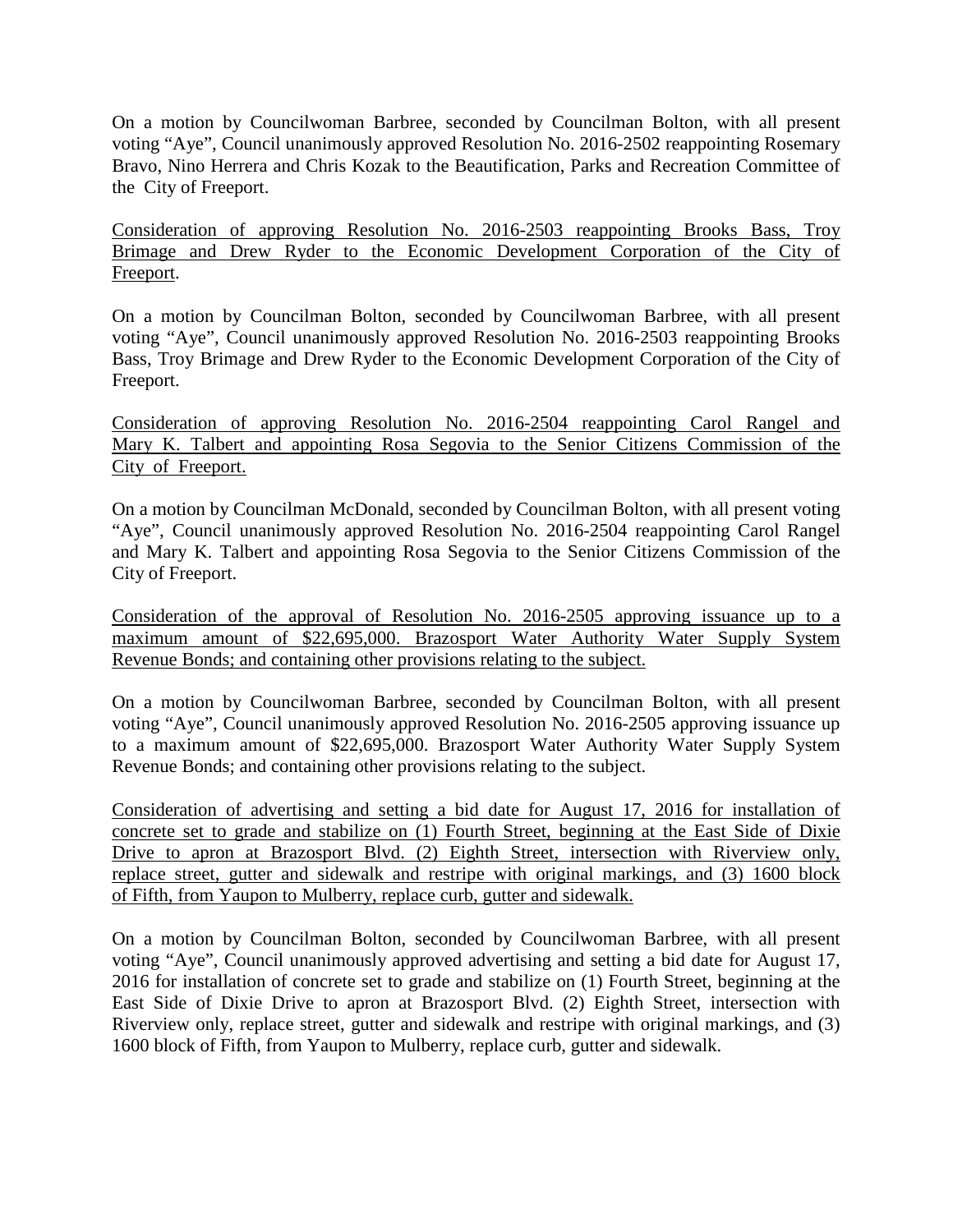Consideration of approving and releasing the City's interest in trust property on Block 8, Lot 22, Freeport Townsite, Tax Id. 7750-0195-111, known as 1002 West  $12^{th}$  Street.

On a motion by Councilman Bolton, seconded by Councilwoman Mireles, with all present voting "Aye", Council unanimously approved releasing the City/s interest in trust property on Block 8, Lot 22, Freeport Townsite, Tax Id  $7750-0195-111$ , known as  $1002$  West  $12<sup>th</sup>$  Street.

Consideration of approving and releasing the City's interest in trust property on Block 87, Lot 11, Velasco Townsite, Tax Id. 8110-0882-000, known as 22 South Ave. F.

On a motion by Councilman McDonald, seconded by Councilwoman Mireles, with all present voting "Aye", Council unanimously approved releasing the City's interest in trust property on Block 87, Lot 11, Velasco Townsite, Tax Id. 8110-0882-000, known as 22 South Ave. F.

# Consideration of approving and releasing the City's interest in trust property on Block 746, Lot 5-6, Velasco Townsite, Tax Id 8110-3440-000, known as 1414-1416 North Ave. P.

On a motion by Councilman McDonald, seconded by Councilman Bolton, with all present voting "Aye", Council unanimously approved releasing the City's interest in trust property on Block 746, Lot 5-6, Velasco Townsite, Tax Id 8110-3440-000, known as 1414-1416 North Ave. P.

Consideration of approving and releasing the City's interest in trust property on Block 777, Lot 24, Velasco Townsite, Tax Id. 8110-3852-000, known as 1623 North Ave. P.

On a motion by Councilman McDonald, seconded by Councilman Bolton, with all present voting "Aye", Council unanimously approved releasing the City's interest in trust property on Block 777, Lot 24, Velasco Townsite, Tax Id. 8110-3852-000, known as 1623 North Ave. P.

Consideration of taking action on any items discussed in Executive Session.

Mayor Norma M. Garcia reconvenes the formal session at 7:26 p.m.

On a motion by Councilwoman Barbree, seconded by Councilman McDonald, with all present voting "Aye", Council approved to instruct the City Manager to close the East End truck traffic and amend the truck route ordinance for the next oncoming meeting.

On a motion by Councilman Bolton, seconded by Councilwoman Barbree, with all present voting 3 to 2, Council approved and authorized the Mayor to sign and negotiate a new employment contract for the City Manager, not to exceed three years. Councilman McDonald and Councilwoman Mireles opposed.

Work Session: Mayor Norma M. Garcia opened the Work Session 6:46 p.m.